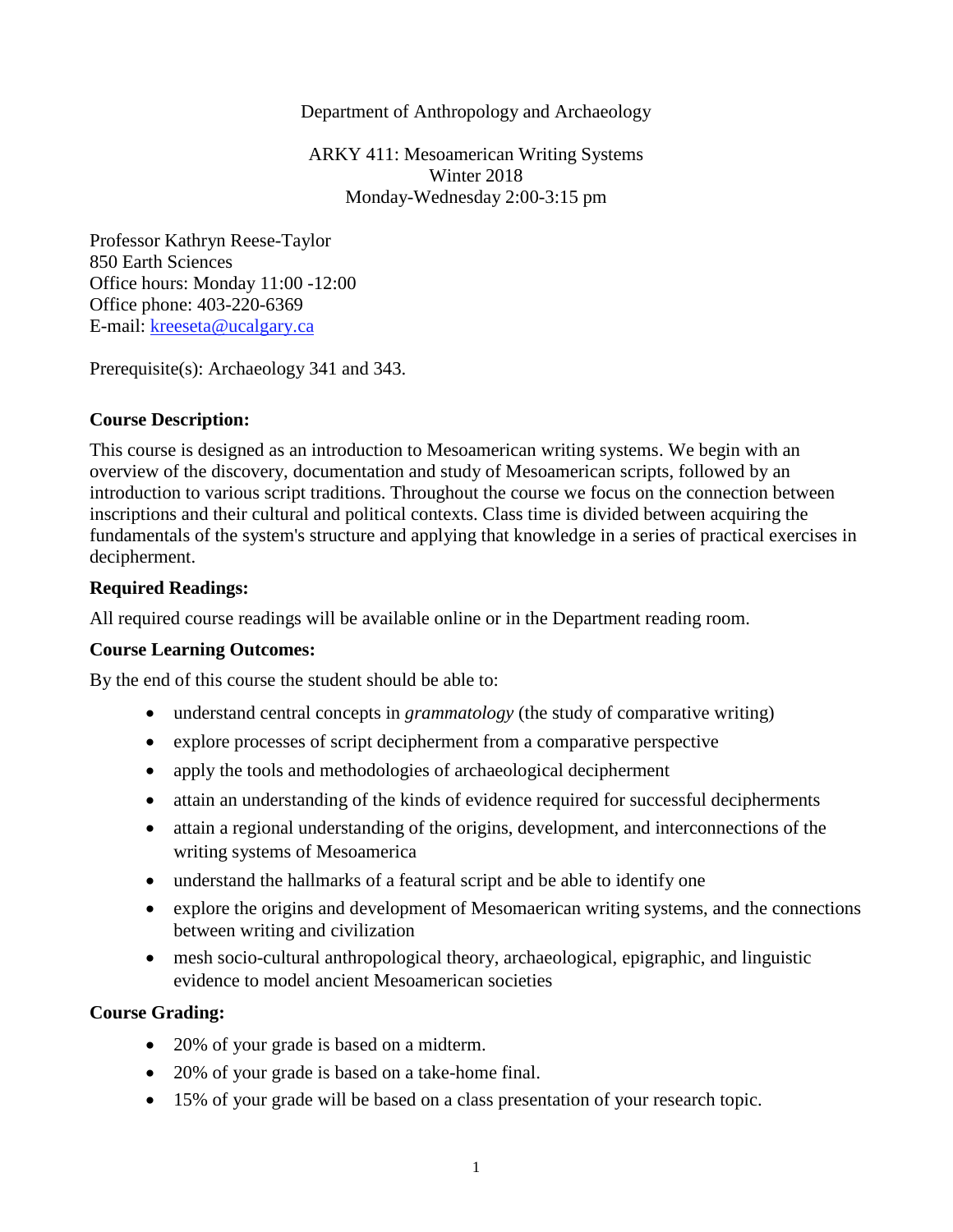- 25% of your grade will be based on a research paper.
- 20% of your grade is based on class participation, including in-class exercises and discussion of the readings.

# **Exams:**

The midterm will be taken in class on Feb. 28. The final is a take-home exam, which will be handed out on Apr. 11 and due on Apr. 16. The final exam is not cumulative.

Both the midterm and the final exams will include brief definitions, identification questions (fill in the blanks, matching, and multiple choices), and 1 or 2 essays. The essays are intended to foster critical thinking by comparing and contrasting assumptions, statements, or theoretical issues.

# **Description of Class Presentation:**

The presentation should be 15 minutes in length and should present the results of an analysis that you have conducted on a specific text/image (or group of texts/images) or problem in decipherment.

# **Research Paper:**

All research paper topics must be approved by the instructor by Mar. 7. Your research paper should be approximately 10-12 pages in length and address the same topic as your class presentation. A final version of your paper is due on Apr. 9. If the paper is submitted after the deadline, 5% of the grade will be subtracted for each subsequent day.

### **Grading Scale:**

| $A + > \ell = 100 - 97$<br>A 96-93 | $B+88-85$      | $C+76-73$     | $D+64-61$    |
|------------------------------------|----------------|---------------|--------------|
|                                    | <b>B</b> 84-81 | $C.72-69$     | $D$ 60-57    |
| $A - 92 - 89$                      | $B - 80 - 77$  | $C - 68 - 65$ | $\rm{F}$ <56 |

# **PLAGIARISM AND CHEATING**

Plagiarism: "to steal and pass off the ideas or words of another as one's own" (Webster's). Plagiarism will not be tolerated and will automatically result in a failing grade for the submission. Any student caught plagiarizing will also be subject to additional University sanctions. Students are expected to be familiar with the Department of Anthropology and Archaeology's policy on intellectual honesty

# **DEFERRED EXAMS:**

A student who is absent from a test for legitimate reasons must discuss an alternative course of action with the instructor. The instructor at their discretion may transfer the percentage weight for the test to the final examination, if there is a final examination in the course, set another test, etc. An instructor will normally make this decision on the basis of verbal information provided by the student. In the event that an instructor feels that they cannot judge the veracity of the information provided, Students must be aware that they are responsible for payment of any charge associated with the medical assessment and documentation as this service falls outside the realm of services provided by the Provincial Health Care Plan. Deferral of the registrar scheduled final exam requires Registrar approval.

If a deferred exam is administered, the format of the exam may be different than the original exam.

# **ACADEMIC ACCOMMODATIONS**

http://www.ucalgary.ca/access/accommodations/policy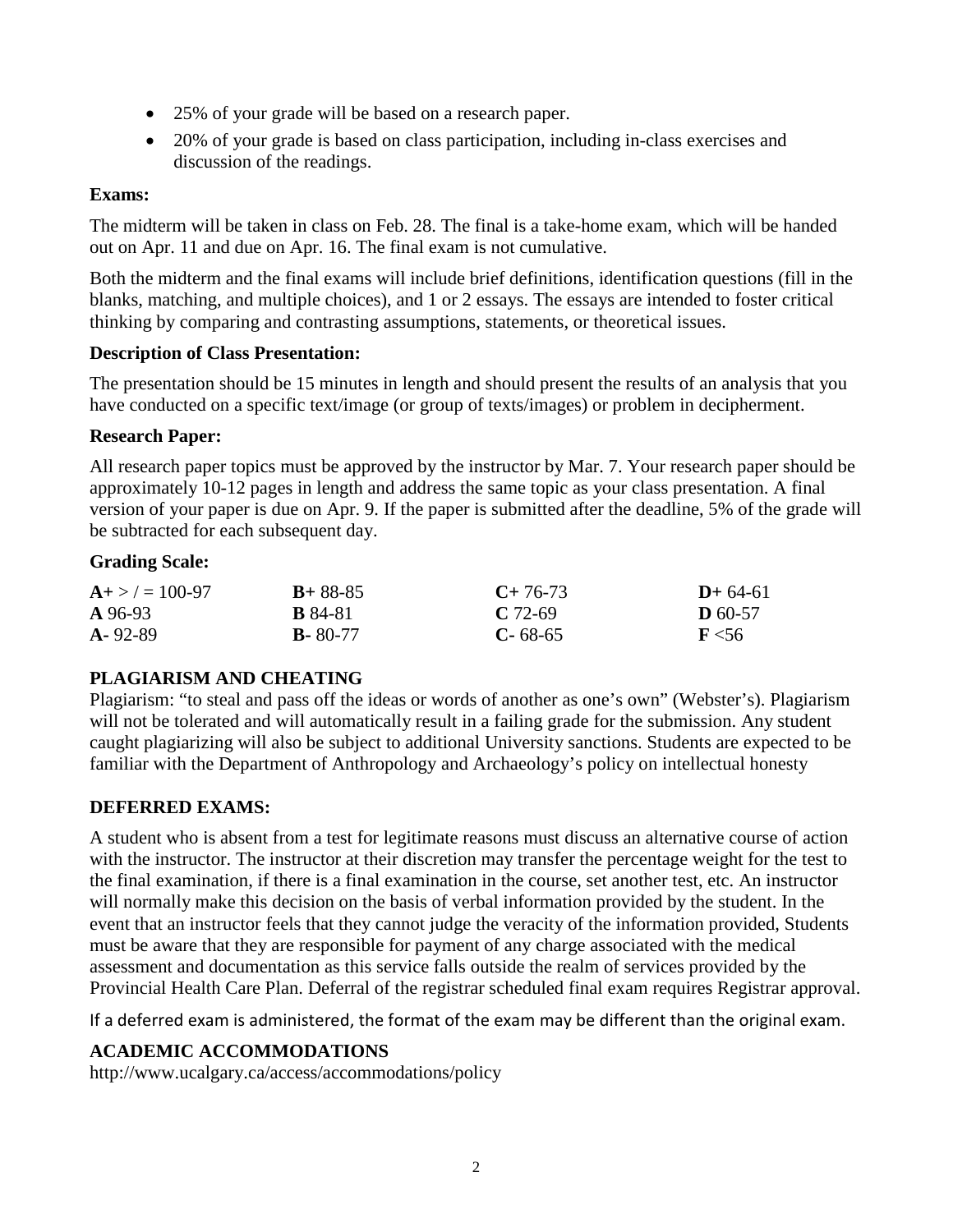Students needing an Accommodation because of a Disability or medical condition should communicate this need to Student Accessibility Services in accordance with the Procedure for Accommodations for Students with Disabilities

Students needing an Accommodation based on a Protected Ground other than Disability, should communicate this need, preferably in writing, to the instructor of this course.

# **ACADEMIC INTEGRITY**

Academic integrity is essential to the pursuit of learning and scholarship in a university, and to ensuring that a degree from the University of Calgary is a strong signal of each student's individual academic achievements. As a result, the University treats cases of cheating and plagiarism very seriously. Non-academic integrity also constitutes an important component of this program.

For detailed information on what constitutes academic and non-academic misconduct, please refer to the following link: http://www.ucalgary.ca/pubs/calendar/current/k-2-1.html

All suspected cases of academic and non-academic misconduct will be investigated following procedures outlined in the University Calendar. If you have questions or concerns about what constitutes appropriate academic behavior or appropriate research and citation methods, you are expected to seek out additional information on academic integrity from your instructor or from other institutional resources.

Where there is a criminal act involved in plagiarism, cheating or other academic misconduct, e.g., theft (taking another student's paper from their possession, or from the possession of a faculty member without permission), breaking and entering (forcibly entering an office to gain access to papers, grades or records), forgery, personation and conspiracy (impersonating another student by agreement and writing their paper) and other such offences under the Criminal Code of Canada, the University may take legal advice on the appropriate response and, where appropriate, refer the matter to the police, in addition to or in substitution for any action taken under these regulations by the University

# **TEACHING EVALUATIONS / USRIS (Universal Student Ratings of Instruction)**

At the University of Calgary, feedback provided by students through the Universal Student Ratings of Instruction (USRI) survey provides valuable information to help with evaluating instruction, enhancing learning and teaching, and selecting courses. Your responses make a difference, please participate! Website: http://www.ucalgary.ca/usri/

#### **Writing Across the Curriculum**

Writing skills are not exclusive to English courses and, in fact, should cross all disciplines. The University supports the belief that throughout their University careers, students should be taught how to write well so that when they graduate their writing abilities will be far above the minimal standards required at entrance. Consistent with this belief, students are expected to do a substantial amount of writing in their University courses and, where appropriate, members of faculty can and should use writing and the grading thereof as a factor in the evaluation of student work. The services provided by the Writing Support, part of the Student Success Centre, can be utilized by all undergraduate and graduate students who feel they require further assistance